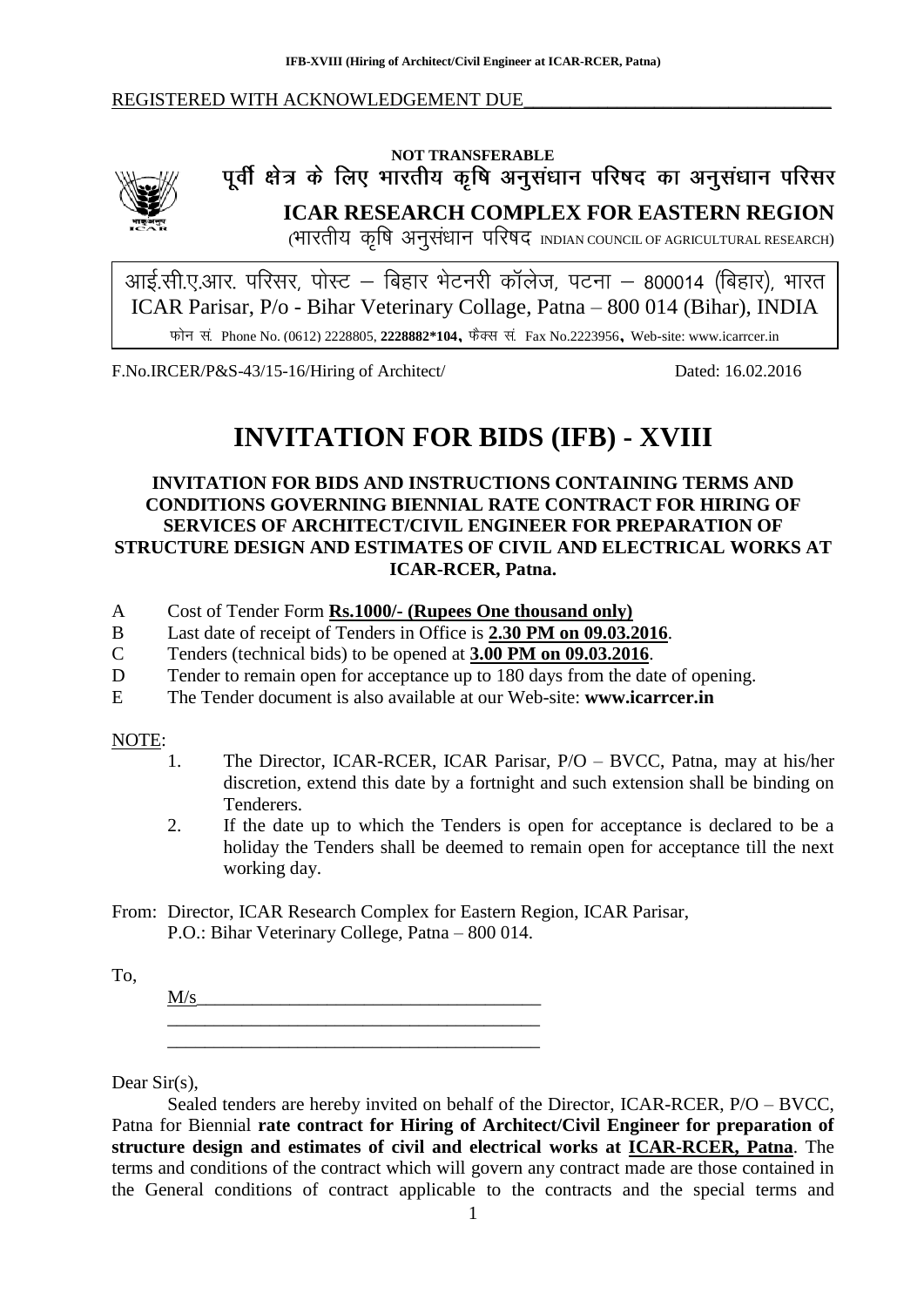conditions are detailed in the tender forms and its schedules. Please submit your rates in the tenders form if you are in a position to furnish the requisite services in accordance with the requirements stated in the attached schedules.

- 2. An earnest money of **Rs.10,000/- (Rupees Ten thousand) only for the composite contract for IFB-XVIII** must be deposited in the form of Bank Guarantee (as per enclosed format) / demand draft / pay order payable to **"ICAR Unit: ICAR-RCER, Patna"**. The particulars of the earnest money deposited must also be superscribed on the top of the envelope by indicating the draft pay order number and date, failing which the tenders will not be opened. The tenders will not be considered if earnest money is not deposited with the tenders.
- 3. The tenderer is being permitted to give tenders in consideration of the stipulations on his part that after submitting his tenders, he will not withdraw his offer or modify the terms and conditions thereof. If the tenderer fails to observe and comply with the foregoing stipulation, the aforesaid amount of EMD will be forfeited by the Institute. In the event of the offer made by the tenderer not being accepted, the amount of earnest money deposited by the tenderer will be refunded to him after he has applied for the same, in the manner prescribed by the Institute.
- 4. The tender documents should be returned intact with tenderer"s signature on every page and any pages should not be detached. In the event of the space provided on the document form being insufficient for the required purpose, additional pages may be added. Each additional page must be numbered consecutively and be signed in full by the tenderer. In such cases reference to the additional pages must be made in the tenders form. If any modification of the schedule is considered necessary, it should be communicated by means of a separate letter along with the tenders. Overwriting/erasing in rates to be quoted by the tenderer will not be allowed otherwise the tenders may be rejected.
- 5. The tenders are liable to be ignored if complete information as required is not given therein or if the particular asked for in the schedules to the tenders is not fully filled in.
- 6. If tenderer does not accept the offer, after issue of letter of award by Institute within 15 days, the offer made shall be deemed to be withdrawn without any notice  $\&$  earnest money forfeited.
- 7. The original copy of the tenders is to be enclosed in double cover. The inner cover should be sealed. The outer cover should be superscribed "**BID FOR BIENNIAL RATE CONTRACT for Hiring of Architect/Civil Engineer for preparation of structure design and estimates of civil and electrical works at ICAR-RCER, Patna"** with address of this office and the tenderer shall place two envelopes clearly marked containing technical bid and financial bid separately in the main envelop. All Tenders should be sent by Registered Post. Tenders to be hand delivered should be put in the tenders box, which will be kept in the **Room No.104** Office of the ICAR-RCER, P/O – BVCC, Patna not later than **2.30 PM on 09.03.2016**.
- 9. The rates quoted by each firm for service contract in tenders be given both in words and figures failing which the same is liable to be rejected. Tenderer is at liberty to be present or to authorize a representative to be present at the time of opening of the tenders. The name and address of the representative who would be attending the opening of the tenders on tenderer's behalf should be indicated in the tenders. Name and address of permanent representative of the tenderer, if any, may also be indicated.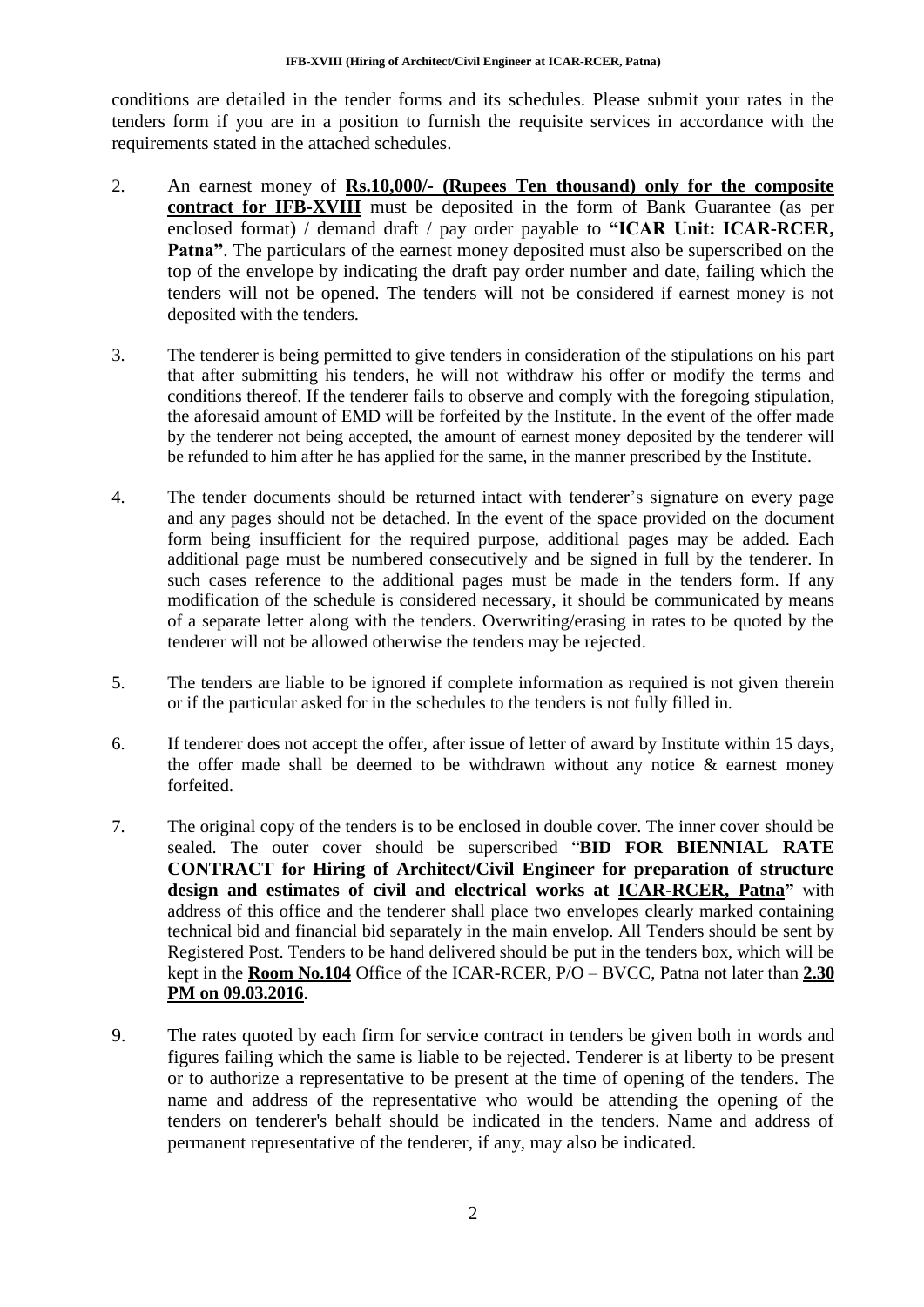- 10. The Institute is **not bound to accept** the **lowest** or any other **tenders** and also reserve to itself the right of accepting the tenders in whole or in part. You are, however, at liberty to submit Tenders for the whole or any portion or to state in the tenders that the rates quoted shall apply only if the tenders are considered fully. Other conditional Tenders will not be accepted.
- 11. **An amount of Rs. 20,000/-(Rupees Twenty thousand) only as Security Deposit in shape of Bank Guarantee (as per enclosed format) for the composite contract for IFB-XVIII** is to be deposited by the selected agency/successful tenderer, only after receiving a communication from the Institute. In the event of non-deposition of the same, the earnest money will be forfeited. The security shall be refunded to the contractor after satisfactory completion of the contract or adjusted against any damages or loss of property etc.. No interest will be paid on the security money deposited with the Institute.
- 12. No interest on security deposit and earnest money deposit shall be paid by the Institute to the tenderer.
- 13. Service tax or any other tax applicable or made applicable after awarding the contract in respect of this contract shall be payable by contractor and Institute will not entertain any claim whatsoever in this respect. However the service taxes or any other tax which is as per the rules of the Govt., shall be deducted at source from monthly bills of the successful tenderer, as per rules/instructions made applicable from time to time by government.
- 14. Director of the Institute reserves the right to reduce or terminate the period of contract or to extend its duration in the interest of the Institute, for any justifiable reasons, not mandatory to be communicated to the tenderer.
- 15. Decision of the Director of the Institute shall be final for any aspect of the contract and binding to all parties. Disputes arising, *if any*, on the contract, will be settled at his/her level by mutual consultation and in case of failure of settlement, the dispute shall be referred to the sole arbitrator to be appointed by the Director of the Institute. The decision of the sole Arbitrator so appointed shall be final and binding on the parties. Arbitration proceedings shall be governed by the Arbitration & Constitution Act, 1996.
- 16. Acceptance by the Institute will be communicated by FAX/Speed Post or any other form of communication. Formal letter of acceptance and work order of the Tenders will be forwarded as soon as possible, but whichever communication is received earlier by the Contractor, should be acted upon immediately.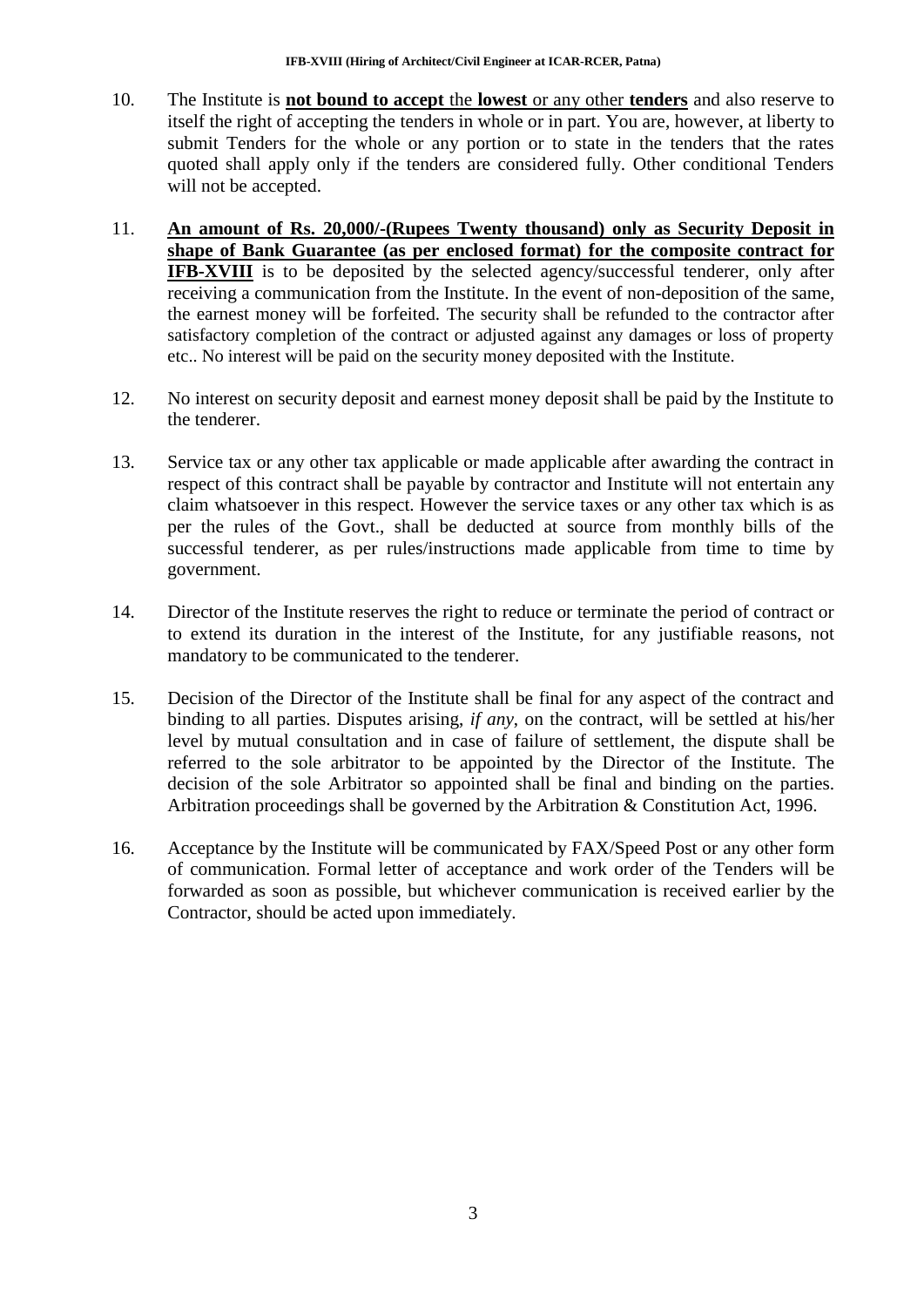- 17. The following documents are required to be enclosed with the tenders form which are the terms and conditions of the tender's document:
	- a) Bachelor in Civil Engineering/ Architect or equivalent from govt. recognized university.
	- b) Registration in the Council of Architecture/Engineering/other equivalent Govt. Agency.
	- c) The Firm, should have minimum **Experience of Ten years** in the **field** of **providing such services** in **Central Govt. establishments**/**Autonomous bodies of Govt. of India**/ **Corporations of Govt. of India**/**reputed public organizations.** *Bidder must provide the details in the enclosed tabular form*.
	- d) Income Tax Clearance certificate for the financial year 2014-15.
	- e) Successful Tenderer will have to enter into a detailed contract agreement with ICAR-RCER on non-judicial stamp paper of Rs.100/- (Rupees one hundred only) for the said work.

**Only those firms will be considered for financial bid who will qualify in the technical bid**.

**Note: The technical bids and financial bids must be submitted separately in sealed envelopes and both put in a single envelop.**

Yours faithfully,

For and on behalf of the Director ICAR-RCER, P/O – BVCC, Patna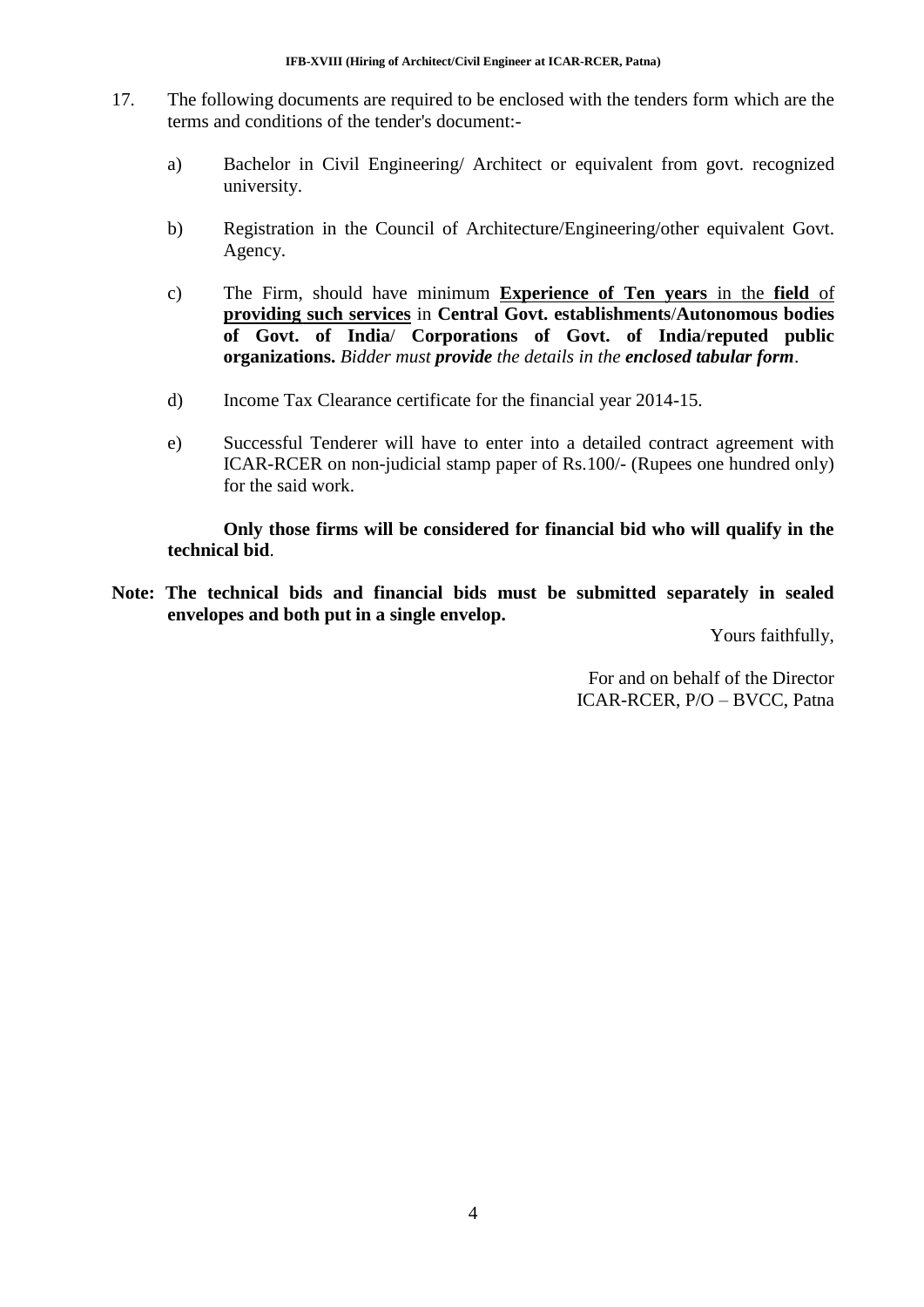## **TENDERS FOR HIRING OF SERVICES OF ARCHITECT/CIVIL ENGINEER FOR PREPARATION OF STRUCTURE DESIGN AND ESTIMATES OF CIVIL and ELECTRICAL WORKS AT ICAR-RCER, Patna**

| Full Name & Address of the tenderer                 |  |
|-----------------------------------------------------|--|
| (in Addition to Post Box No., if any)               |  |
| (To be quoted in all communications to this office) |  |
| Telephone No.                                       |  |
| Telegraphic Address/FAX/ Cellular No.               |  |
| E-Mail Address                                      |  |

From:

To,

The Director, ICAR-RCER, ICAR Parisar, P/o – BVCC, Patna - 800 014

\_\_\_\_\_\_\_\_\_\_\_\_\_\_\_\_\_\_\_\_\_\_\_\_\_\_ \_\_\_\_\_\_\_\_\_\_\_\_\_\_\_\_\_\_\_\_\_\_\_\_\_\_

I/We have **read and understood** all the particulars regarding the general information and other terms and conditions of the **BIENNIAL RATE CONTRACT FOR HIRING OF SERVICES OF ARCHITECT/CIVIL ENGINEER FOR PREPARATION OF STRUCTURE DESIGN AND ESTIMATES OF CIVIL AND ELECTRICAL WORKS AT ICAR-RCER, Patna** for a period of **two years** at ICAR-RCER, Patna and **agree to provide the best services** as detailed in the schedule herein or to such portion thereof as you may specify in the acceptance of the Tender at the rates given in this Tender and I/We agree to hold this offer open till 180 days. The rates quoted will be valid for a period of **two years** in the event of award of the Contract, *as per the terms of the Contract*. I/We shall be bound by a communication of acceptance dispatched within the prescribed time.

- 1. That I am proprietor / Managing partner / Managing Director / Director / President of M/s which is in the business of
- 2. I/We have **understood** these terms and conditions for the contract and shall **provide the best services**, strictly in accordance with these requirements.
- 3. The **following** Additional **pages** have been **added** to form a part of this tender, bearing Page Nos.:
- 4. Every page so attached with this Tender bears my signature and the office seal.
- 5. Pay order/ DD No. \_\_\_\_\_\_\_\_\_\_\_\_\_\_\_\_\_ of Rs. drawn in favour of 'ICAR Unit: ICAR-RCER, Patna" is enclosed as earnest money required.
- 6. That the firm/individual has **not been blacklisted** by any State or Central Ministry/Department or Government Organization.

Yours faithfully,

| Dated:                                         | Signature & Seal of the Tenderer |
|------------------------------------------------|----------------------------------|
| Witness                                        | Telephone No. Office             |
| Address                                        | Res.                             |
| Occupation                                     | Mobile                           |
| Signature of witness to contractor's signature |                                  |
| Address :                                      |                                  |

Name & designation of witness:

Address: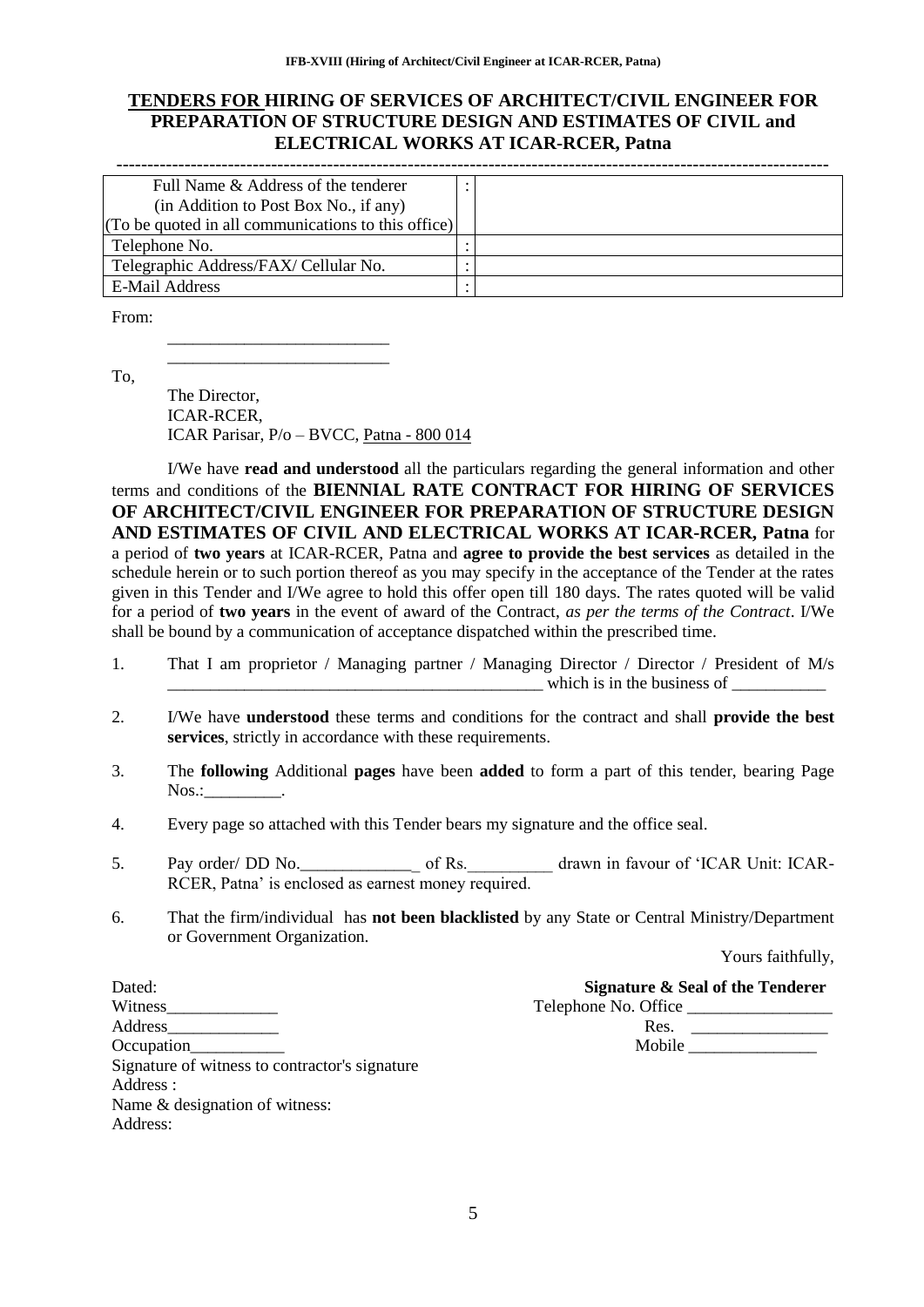|          |                                                   | <b>Bid Schedule – I</b> |
|----------|---------------------------------------------------|-------------------------|
| SI.      | Particulars to be filled in by the                |                         |
| No.      | bidder/tenderer                                   |                         |
| Part-I   |                                                   |                         |
| 1.       | Name of the Firm/Agency/Individual                |                         |
| 2.       | Full address with Telephone No. and Post Box      |                         |
|          | No., <i>if any</i>                                |                         |
| 3.       | Name and Full Address of your Bank                |                         |
|          | Name of the Bank Branch                           |                         |
|          | Bank Account No.                                  |                         |
|          | <b>IFSC Code</b>                                  |                         |
| 4.       | Your Permanent Account Number (PAN)               |                         |
|          | Income Tax No./Circle/Ward                        |                         |
| 5.       | Any other relevant information                    |                         |
| Part-II  |                                                   |                         |
| 6.       | <b>Earnest Money Deposited</b>                    | Yes/No                  |
| Part-III |                                                   |                         |
| 7.       | Name and Address of the firm's representative and |                         |
|          | whether the firm would be present at the opening  |                         |
|          | of the Tenders.                                   |                         |
| 8.       | Name of the Permanent Representative to be        |                         |
|          | visiting ICAR-RCER, Patna regarding<br>the        |                         |
|          | contract.                                         |                         |

Date : \_\_\_\_\_\_\_\_\_\_\_\_

Place: \_\_\_\_\_\_\_\_\_\_\_\_

#### *AUTHORISED SIGNATORY*

Please add supplementary pages to be numbered wherever needed by the Tenderer.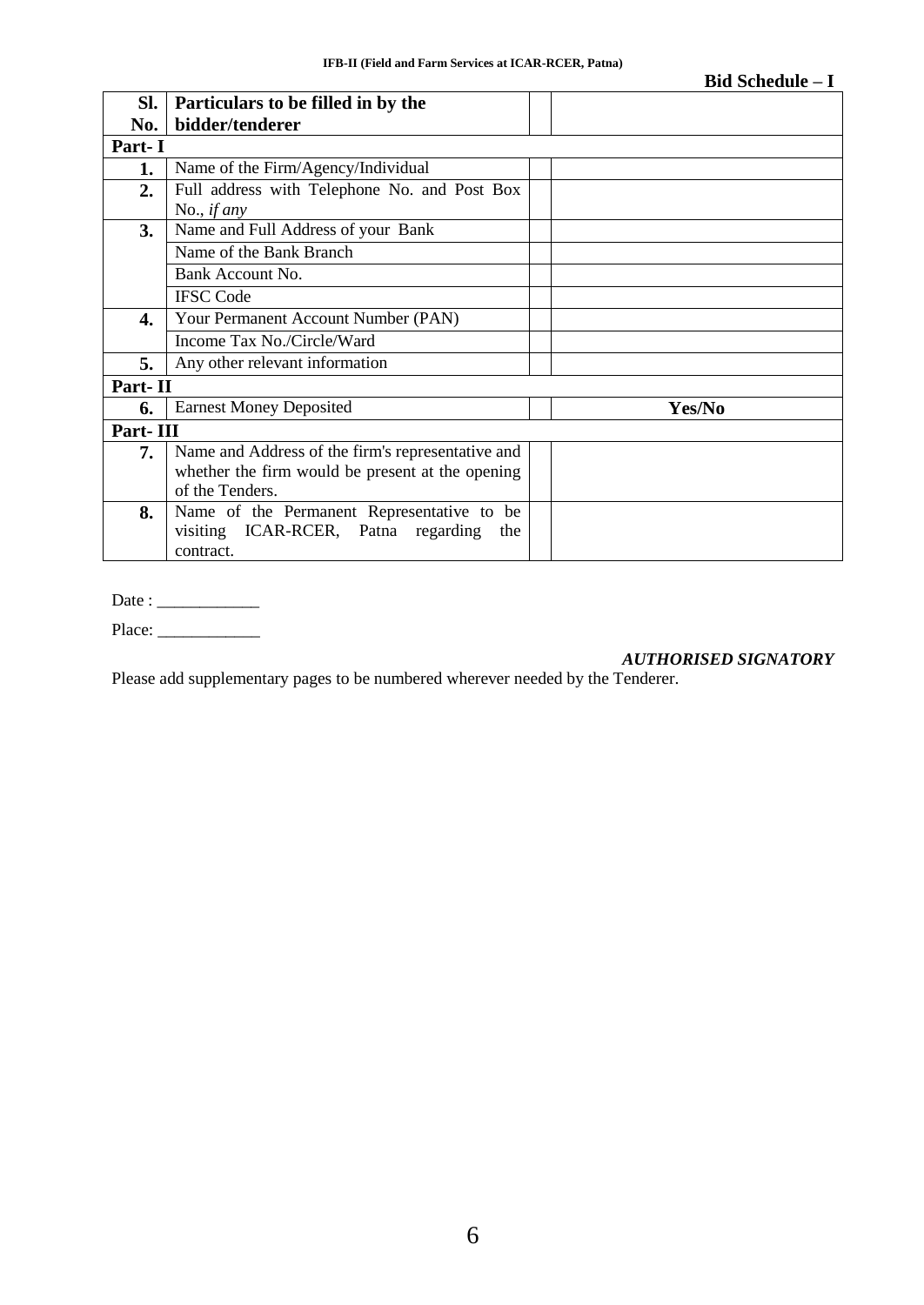### **GENERAL INFORMATION & OTHER TERMS & CONDITIONS** OF THE **CONTRACT** FOR PROVIDING FOLLOWING SERVICES at **ICAR-RCER, Patna**,:-

### **Scope of Work (under IFB-XVIII): -**

### **1) The architect/civil engineer shall provide services in respect of the following works:-**

- a. Site evaluation and analysis.
- b. Architectural work and site development
- c. Structural engineering work.
- d. Sanitary, plumbing, drainage, water supply and swearage work.
- e. Electrical work.
- f. Landscape work.
- g. Interior designing.

# **2) Schedule of services:-**

The architect/civil engineer shall after taking instructions from client, render the following services: "Visit the site of work and prepare preliminary and final estimate and submit to this office alongwith structural design/drawings as per our requirement within budgetary limit"

# **3) Mode of Payment:-**

For each of the services in the scope of the architect shall be paid in the following stages consistent with the work done plus reimbursable expenses as agreed upon. Payments made to the architect are on account and shall be adjusted against the final fee payable.

|         | Stage 1   On submitting of estimate and structural   50 % of the total fees |  |  |
|---------|-----------------------------------------------------------------------------|--|--|
|         | design/drawings as per the client payable                                   |  |  |
|         | satisfaction.                                                               |  |  |
| Stage 2 | After receipt of final approval of 50 % of the total fees                   |  |  |
|         | submitted estimated and design/drawings payable                             |  |  |
|         | etc. by the Competent Authority                                             |  |  |

# *TERMS & CONDITIONS***:-**

.

- 1. The Director, ICAR-RCER, Patna reserves the right to reject any or all quotations in whole or in part without assigning any reason therefor. The decision of Director, ICAR-RCER, Patna shall be final and binding on the Contractor/Agency in respect of clause covered under the contract.
- 2. The agreement is terminable with one month notice on either side.
- 3. The architect/engineer is not allowed to sub-let the contract. In case of sub-letting the contract, the contract of architect/engineer will be terminated.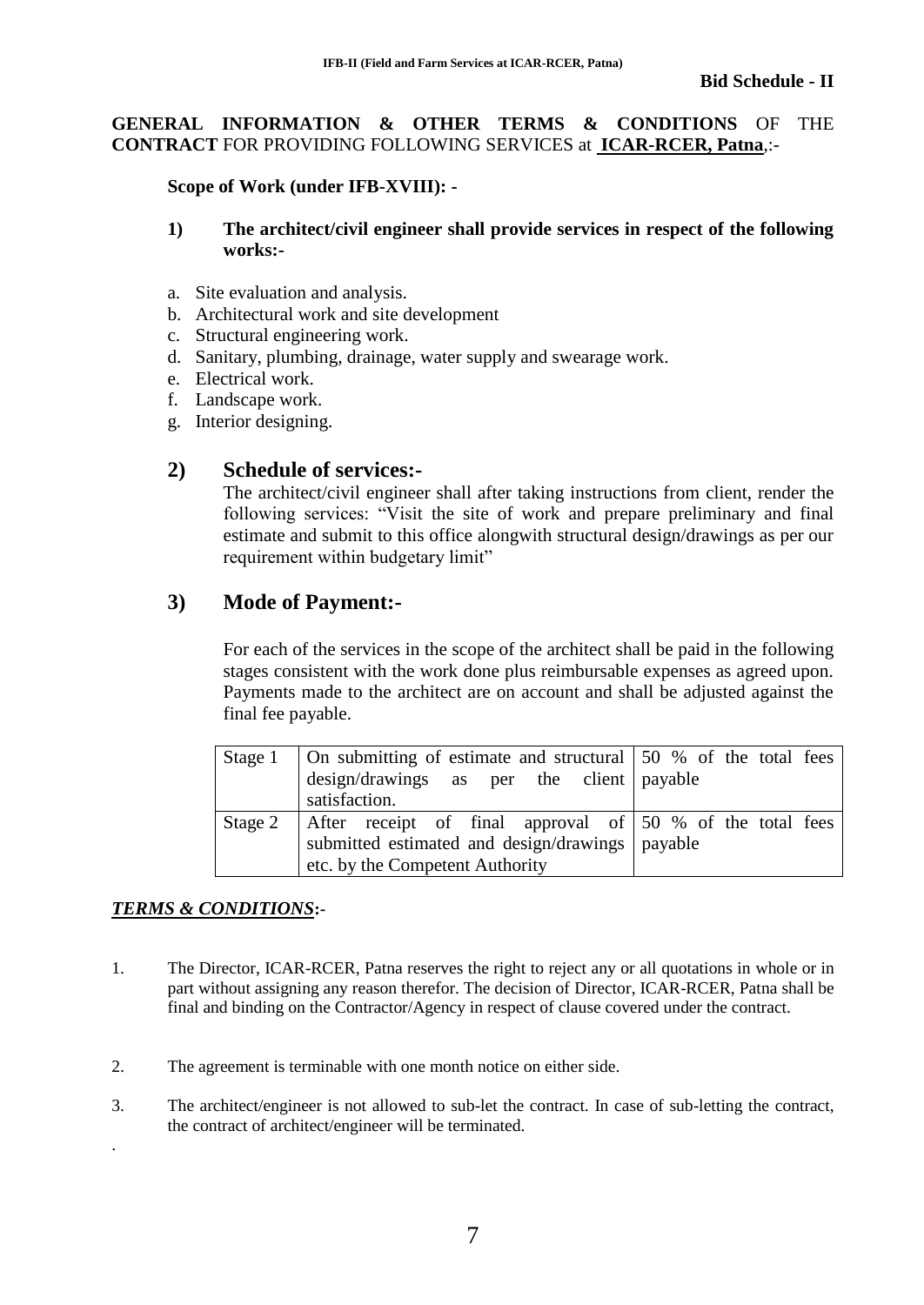- 4. The **rates to be quoted** should **include** cost of **each and every item** including all taxes (including Service Tax, Income Tax or any other applicable Taxes) etc. The Institute shall **not bear any extra charge** (over & above the amount payable on the basis of the quoted rates) on **any account** whatsoever i.e. EPF contribution, Uniform, Liveries, OTA etc.
- 5. Income Tax will be deducted from the payments due for the work done as per rule.

The Director of the Institute reserves the right to reject any or all Tenders in whole or in part without assigning any reasons therefor. The decision of Director of the Institute shall be final and binding on the contractor/agency in respect of any clause covered under the Contract.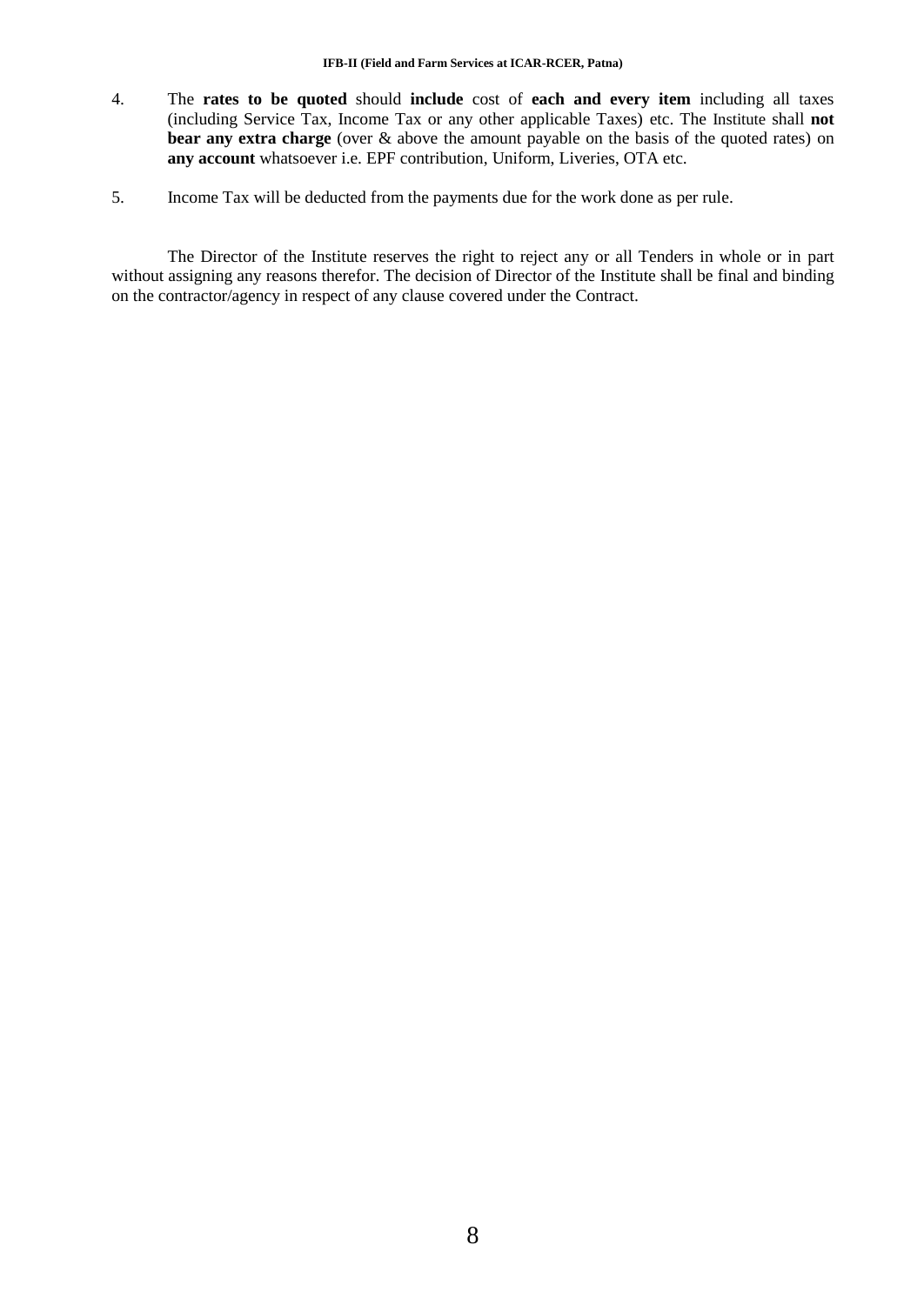# **Details of the Minimum 10 years experience/work done.**

| Name of the Deptt./ Organization & Name<br>Sl.<br>of contact Person<br>No. | Period       |      | Remarks |  |
|----------------------------------------------------------------------------|--------------|------|---------|--|
|                                                                            | with Ph. No. | From | To      |  |
|                                                                            |              |      |         |  |
|                                                                            |              |      |         |  |
|                                                                            |              |      |         |  |
|                                                                            |              |      |         |  |
|                                                                            |              |      |         |  |
|                                                                            |              |      |         |  |
|                                                                            |              |      |         |  |

**(Authorized Signatory)**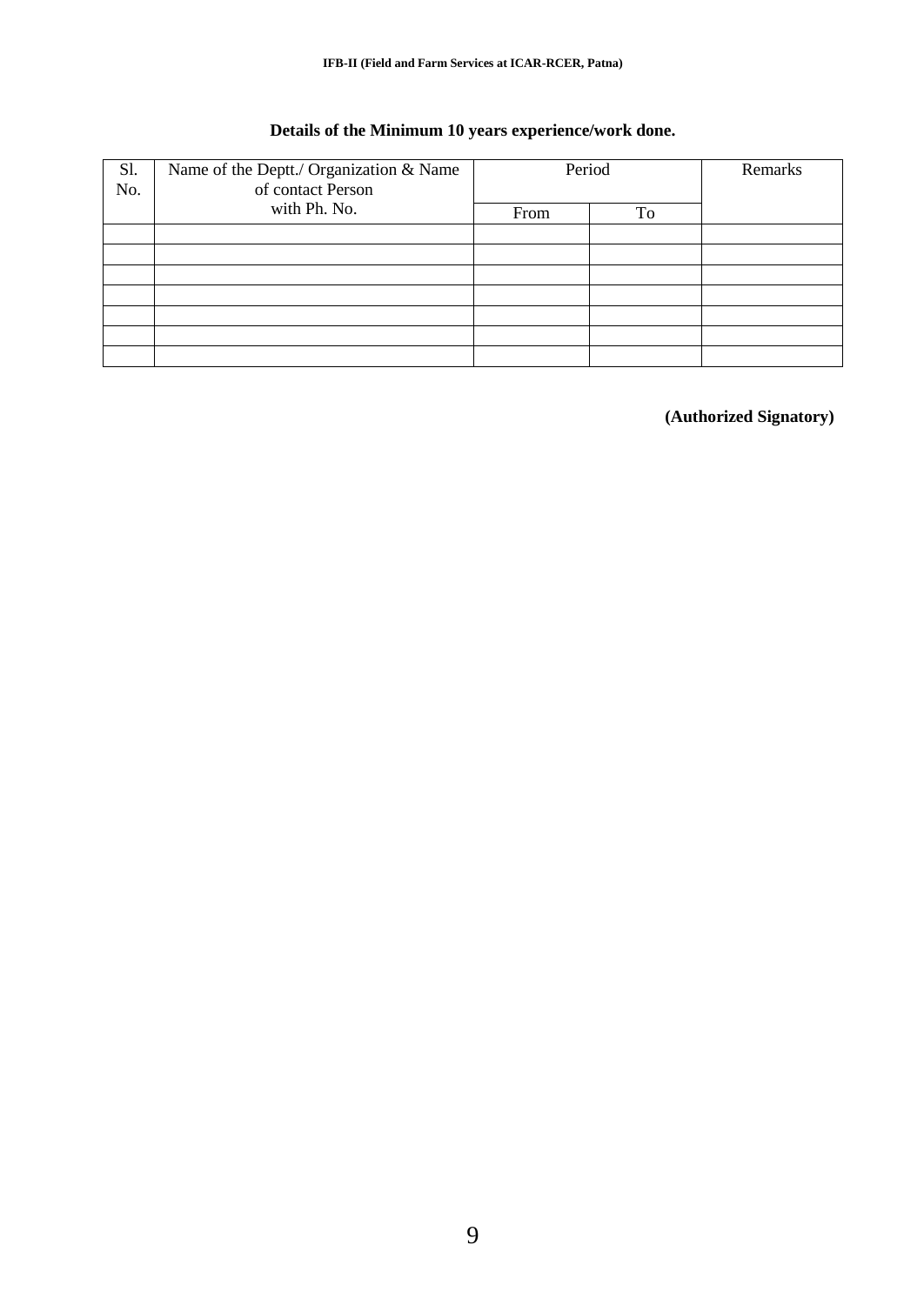#### **FINANCIAL BID**

(This financial bid to be enclosed in a separate envelop with seal) Last date for receipt of Tender : **2.30 PM on 09.03.2016**.<br>Date of opening of Financial Bid : As per the intimation. Date of opening of Financial Bid

To

Director, ICAR Research Complex for Eastern Region, ICAR Parisar, P.O. Bihar Veterinary College, Patna – 800 014.

Sir,

I/We wish to submit our Tenders for Biennial rate contract for hiring of services of architect/civil engineer for preparation of structure design and estimates of civil and electrical works at ICAR-RCER, Patna on the following rates:-

| SI.<br>No. | <b>Schedule &amp; Services</b>                                            | Charges (%<br>of estimated<br>Cost) |
|------------|---------------------------------------------------------------------------|-------------------------------------|
|            | Site selection, architectural design, preparation of drawing and estimate |                                     |
|            | Supervision of work                                                       |                                     |
| $\sim$     | Measurement of work                                                       |                                     |

I/We agree to forfeiture of the earnest money, if I/we fail to comply with any of the terms and conditions in whole or in part laid down in the Tender form.

I/We have carefully read the terms and conditions of the Tender and are agreed to abide by these in letter and spirit.

Signature \_\_\_\_\_\_\_\_\_\_\_\_\_\_\_\_\_\_\_\_\_\_\_\_\_\_\_\_\_\_\_\_\_\_\_\_\_\_\_ Name & Address of the Firm \_\_\_\_\_\_\_\_\_\_\_\_\_\_\_\_\_\_\_\_\_\_\_ Telephone No. \_\_\_\_\_\_\_\_\_\_\_\_\_\_\_\_\_\_\_\_\_\_\_\_\_\_\_\_\_\_\_\_\_\_ Mobile No. Name of Firm's Bank:

Name of Bank Branch:

Bank Account No.: IFSC Code:\_\_\_\_\_\_\_\_\_\_\_\_\_\_\_\_\_\_\_\_\_\_\_\_\_\_\_\_\_\_\_\_\_\_\_\_\_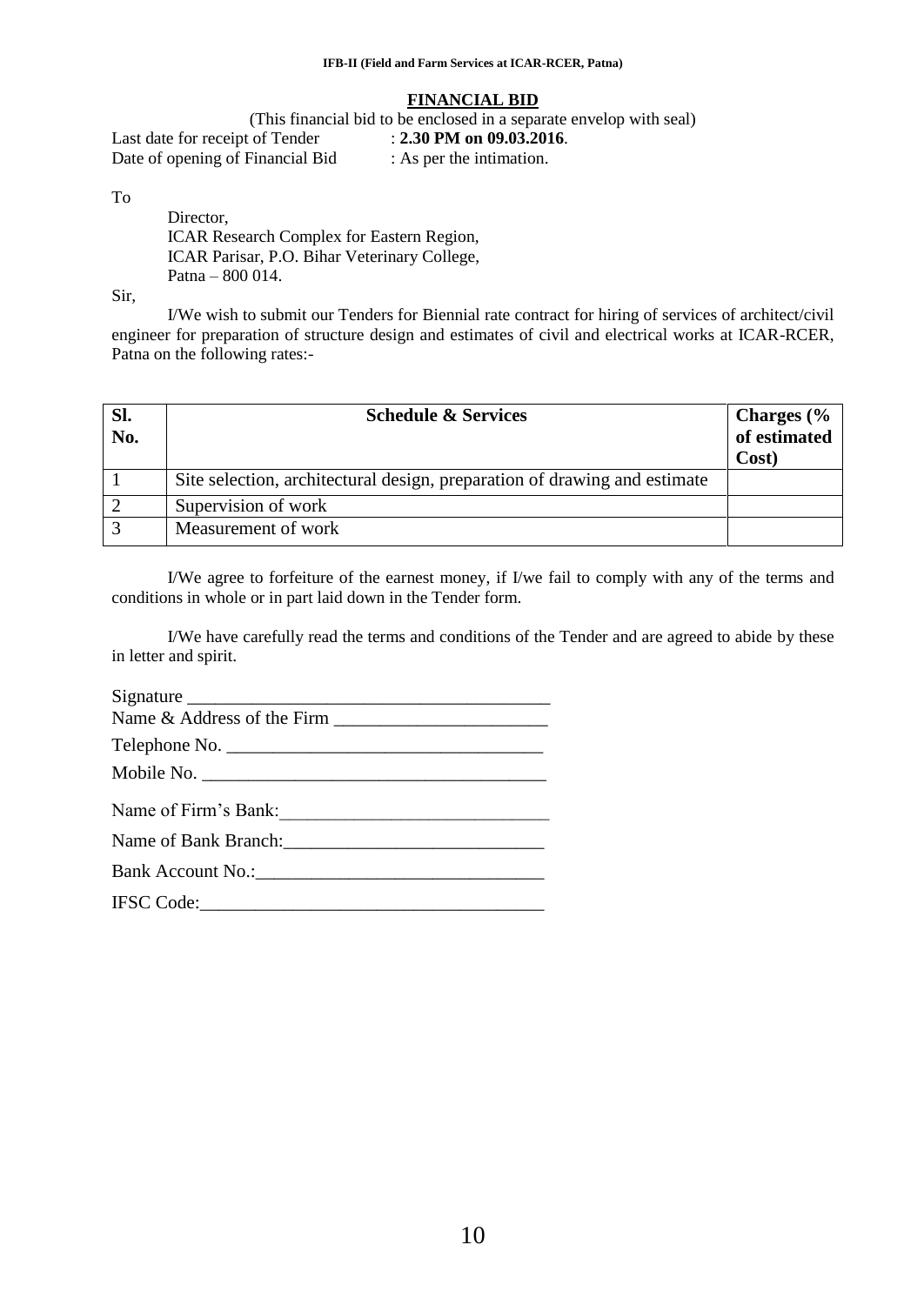#### **DRAFT SPECIMEN AGREEMENT**

This agreement is made at ICAR-RCER, Patna on \_\_\_\_\_\_\_\_\_ day of \_ (month/year) between ICAR Research Complex for Eastern Region, ICAR Parisar, P.O. Bihar Veterinary College, Patna – 800014 (hereinafter called ICAR-RCER, Patna) through Director, which term shall include its successors, assignees etc. on the first part and  $\frac{1}{2}$  (name & address of the firm), \_\_\_\_\_\_\_\_\_\_\_\_\_\_\_\_\_\_\_\_\_ (hereinafter called the Firm) which term shall include its authorized representatives, successor, assignees etc. on the other part.

Whereas the **ICAR-RCER, Patna** has decided to assign the hiring of services of architect/civil engineer for preparation of structure design and estimates of civil and electrical works at ICAR-RCER, Patna of IFB-XVIII at ICAR-RCER, Patna to the Firm/Individual on the terms and conditions hereinafter contained.

NOW IT IS HEREBY AGREED by and between the parties hereto as follows:

- 1. This agreement shall come into force w.e.f. \_\_\_\_\_\_\_\_\_\_\_\_\_ (date) \_\_\_\_\_\_\_\_\_\_\_ and will remain in force for a period for **two year**s but can be terminated by ICAR-RCER, Patna by giving one calendar month's notice in writing of its intentions to terminate the Agreement. The Agreement can be renewed, on mutually agreed terms.
- 1. The Director, ICAR-RCER, Patna reserves the right to reject any or all quotations in whole or in part without assigning any reason therefor. The decision of Director, ICAR-RCER, Patna shall be final and binding on the Contractor/Agency in respect of clause covered under the contract.
- 2. The agreement is terminable with one month notice on either side.

.

- 3. The contractor shall not sublet the work without prior written permission of the Institute. In case the contractor intends to sublet the work to some sub-contractor, the contractor must furnish prior information to this effect, in its bid itself; in that case, the sub-contractor, too, must fulfill all the requirements to be fulfilled by the Contractor as per the terms and conditions of this contract.
- 4. The **rates to be quoted** should **include** cost of **each and every item** including all taxes (including Service Tax, Income Tax or any other applicable Taxes) etc. The Institute shall **not bear any extra charge** (over & above the amount payable on the basis of the quoted rates) on **any account** whatsoever i.e. EPF contribution, Uniform, Liveries, OTA etc.
- 5. Income Tax will be deducted from the payments due for the work done as per rule.
- 6. In case of dispute between the parties, the matter shall be referred to the sole Arbitrator appointed by the ICAR-RCER, Patna. The decision of the sole arbitrator shall be final and binding in any respect of any dispute between the parties.
- 7. That in case the Firm fails to perform any of the terms and conditions of this agreement or commits any breach of the contract, the ICAR-RCER, Patna may cancel the contract.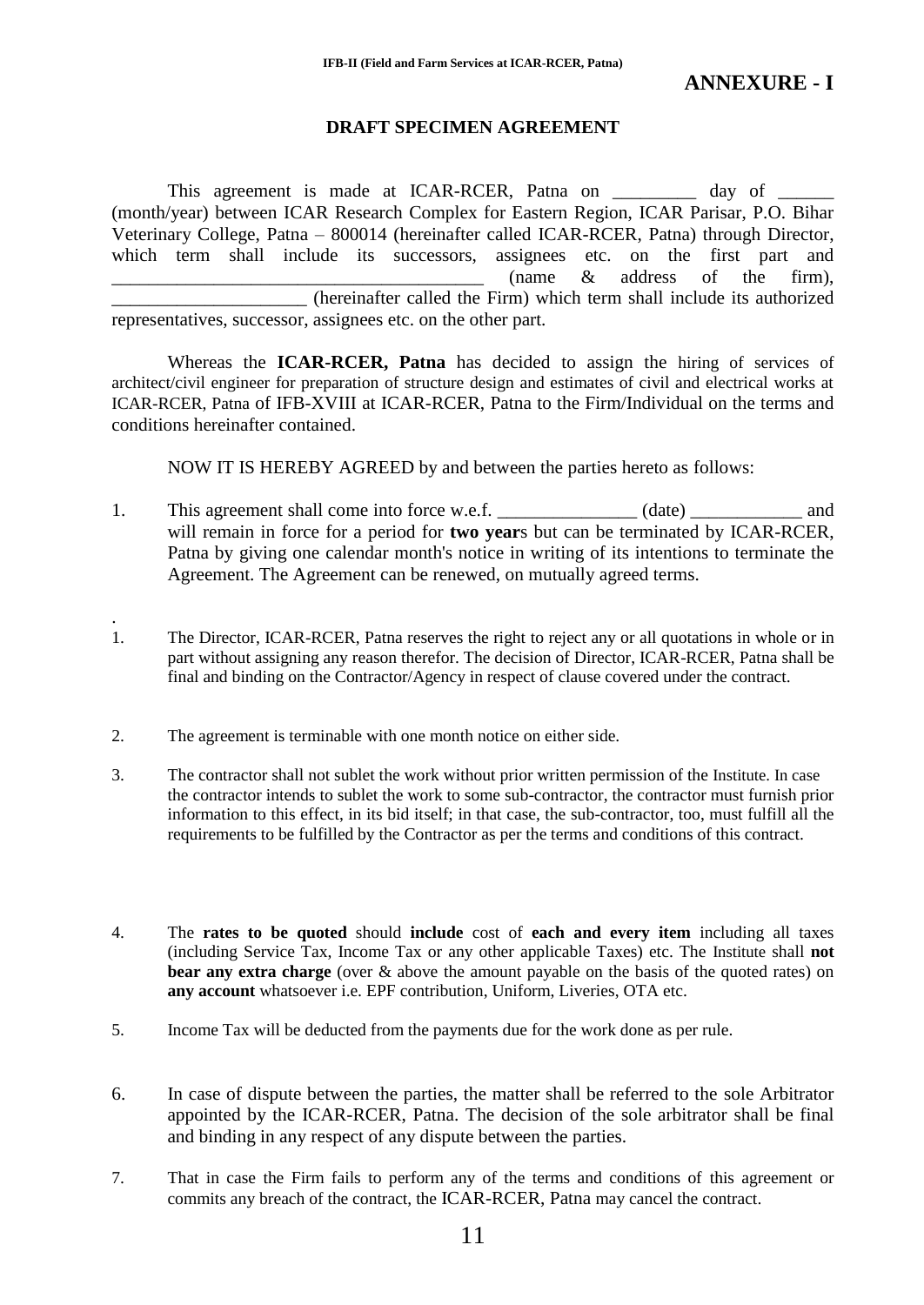- 8. The contract is subject to the conditions that the firm shall comply with all the laws and bye-laws of Central Govt. / State Govt. as applicable relating to this contract.
- 9. In case of any loss or damage to the property of the Institute, which is attributable to the firm/individual, the full damages will be recovered from the firm/individual.
- 10. The Firm/Individual shall not transfer its right or sub- contract to anyone else.
- 11. The Firm/individual shall devote its full attention in service to ensure highest quality in all aspects and discharge its obligations under the contract with trust, diligence and honesty.
- 12. The terms and conditions as stipulated in the tender documents and enclosed herewith, shall be part of the agreement.

The decision of Director, ICAR-RCER, Patna shall be final and binding on the contractor/agency in respect of any clause covered under the contract and any matter incidental to the contract.

IN WITNESS whereof the parties have executed those present on the day, month and year as mentioned above.

| Signatory of the Firm        | Director, ICAR-RCER, Patna |
|------------------------------|----------------------------|
| (Name & Address of the firm) | (For the Institute)        |
| Contractor's Witnesses:      | Institute's Witnesses:     |
|                              | 1.                         |
|                              |                            |
|                              | 2.                         |

12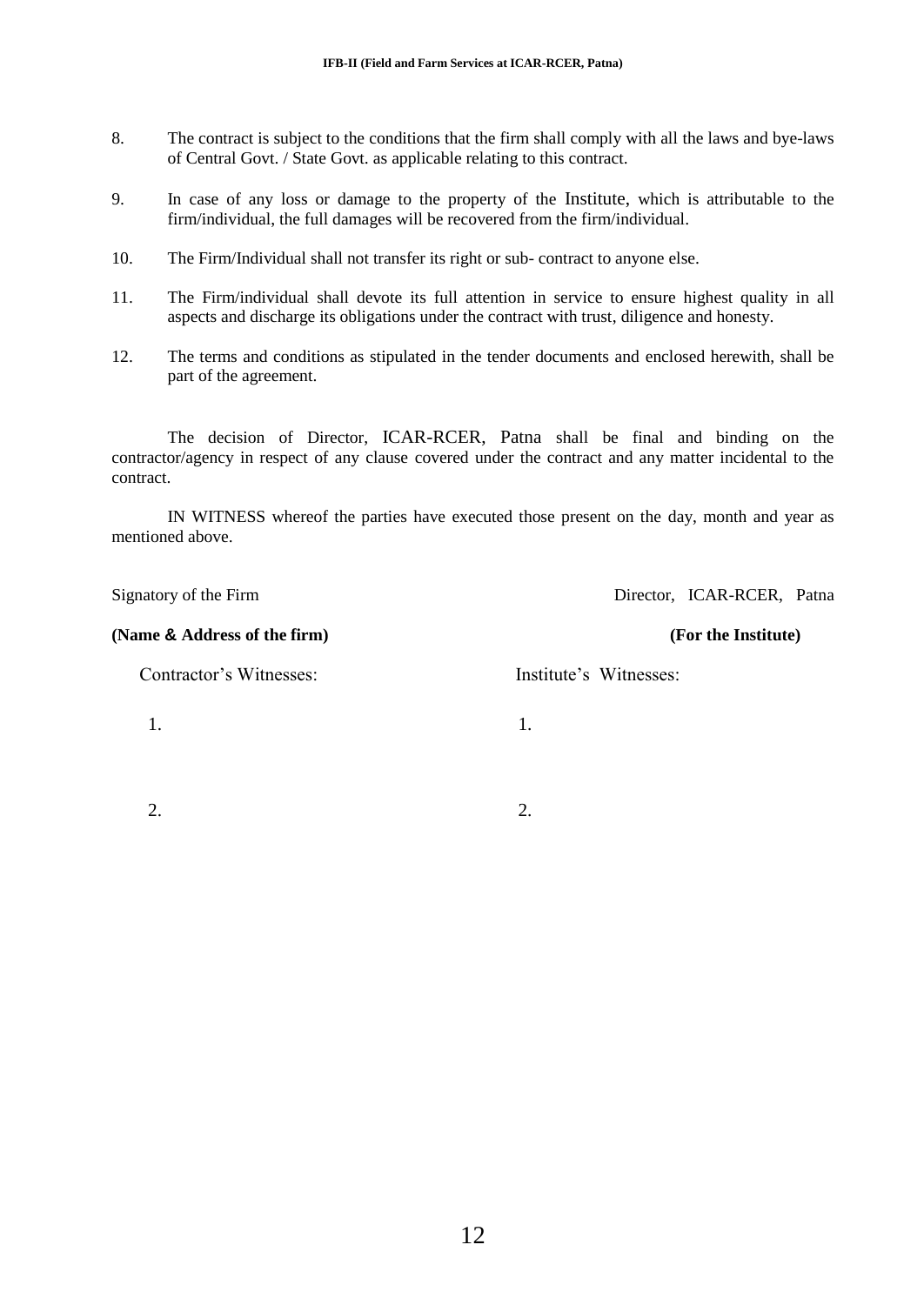#### **MODEL BANK GUARANTEE FORMAT FOR FURNISHING EMD**

Whereas M/s ………………..……………………… (hereinafter called the "tenderer") has submitted their offer dated…………………………….………………….…………… for the supply of ……………………………………….. (hereinafter called the "tender") against the purchaser"s tender enquiry No. ……………………………………………..

KNOW ALL MEN by these presents that WE ………………………………………… of ……………………………………………. having our registered office at ……………………………………………………………. are bound unto …………………. (hereinafter called the "Purchaser) in the sum of ……………………………for which payment will and truly to be made to the said Purchaser, the Bank binds itself, its successors and assigns by these presents. Sealed with the Common Seal of the said Bank this ……… day of …… 2016.

THE CONDITIONS OF THIS OBLIGATION ARE:

- (1) If the tenderer withdraws or amends, impairs or derogates from the tender in any respect within the period of validity of this tender.
- (2) If the tenderer having been notified of the acceptance of his tender by the Purchaser during the period of its validity:
	- a) If the tenderer fails to furnish the Performance Security for the due performance of the contract.
	- b) Fails or refuses to accept/execute the contract.

WE undertake to pay the Purchaser up to the above amount upon receipt of its first written demand, without the Purchaser having to substantiate its demand, provided that in its demand the Purchaser will note that the amount claimed by it is due to it owing to the occurrence of one or both the two conditions, specifying the occurred condition or conditions.

This guarantee will remain in force upto and including 45 days after the period of tender validity and any demand in respect thereof should reach the Bank not later than the above date.

(Signature of the authorized officer of the Bank)

…………………………………………………………. ………………………………………………………….

Name and designation of the officer

………………………………………………………………. Seal, name & address of the Bank and address of the Branch